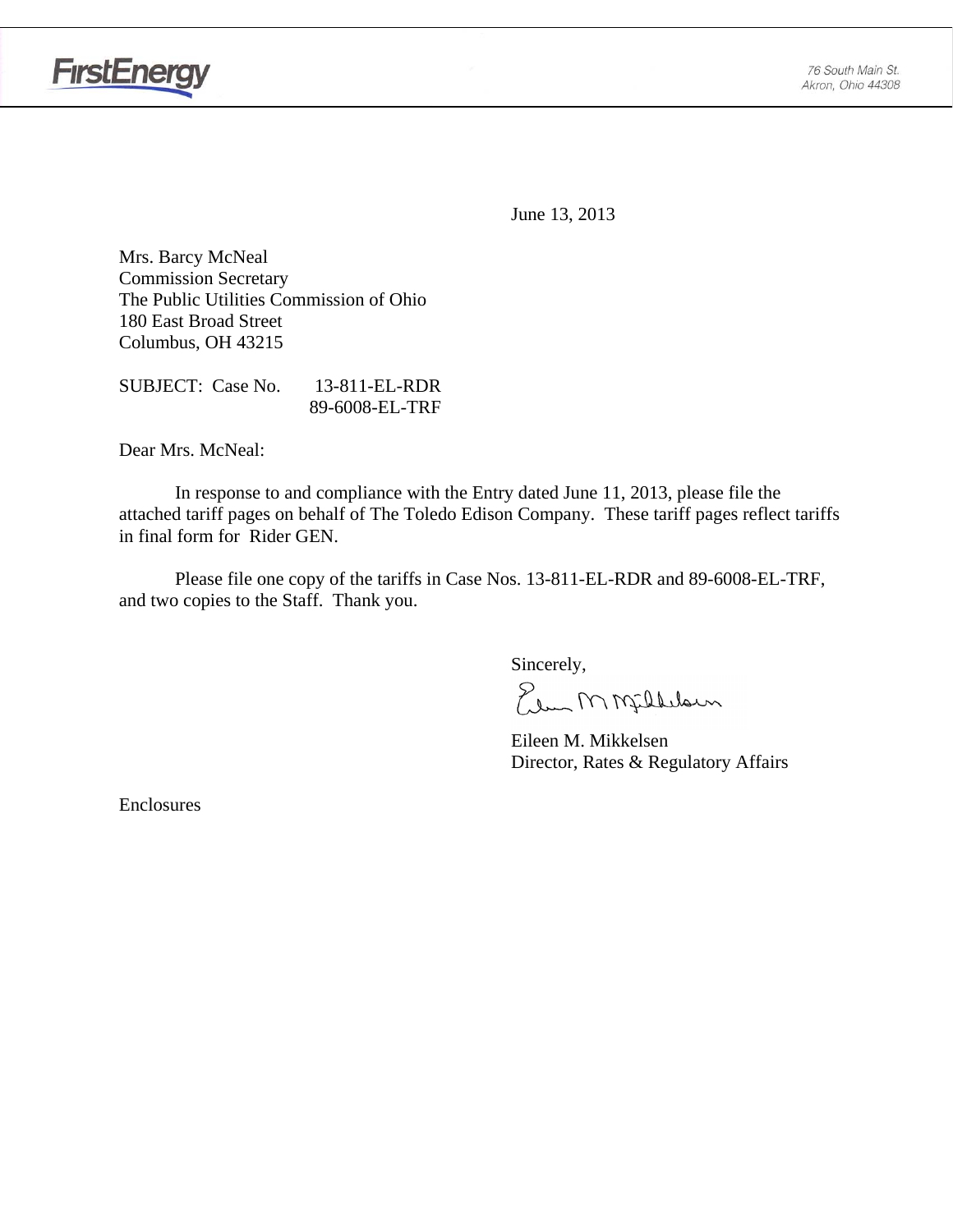#### **RIDER GEN Generation Service Rider**

#### **APPLICABILITY:**

For customers taking the Standard Service Offer electric generation service ("SSO Generation Service") from the Company, the following Standard Service Offer Generation Charges (SSOGC) by rate schedule, will apply, effective for service rendered beginning June 1, 2013, for all kWhs per kWh, unless otherwise noted:

Capacity costs resulting from annual PJM auctions (including the PJM-administered Fixed Resource Requirement auctions conducted in March 2010) will be calculated by Company and by tariff schedule based on the average of coincident peaks, including distribution losses, for the months of June through September of the year prior to the year in which the auction occurred. The calculated wholesale capacity costs are used to develop capacity charges.

These calculated wholesale capacity costs will be converted to an energy basis and will then be subtracted from the SSO CBP results to develop the non-capacity related energy charges.

#### **RATE:**

| <b>Capacity Charges</b> | <b>Summer</b>        | Winter              |  |
|-------------------------|----------------------|---------------------|--|
| <b>RS</b>               | 0.3345c              | 0.3345¢             |  |
| GS                      | 0.2850¢              | 0.2850¢             |  |
| <b>GP</b>               | 0.2178c              | 0.2178c             |  |
| GSU                     | 0.1510¢              | 0.1510¢             |  |
| <b>GT</b>               | 0.1594c              | 0.1594c             |  |
| <b>STL</b>              | 0.0000c              | $0.0000$ ¢          |  |
| <b>TRF</b>              | $0.0933$ ¢           | $0.0933$ ¢          |  |
| <b>POL</b>              | $0.0000$ ¢           | $0.0000$ ¢          |  |
| <b>Energy Charges</b>   | Summer               | Winter              |  |
| <b>RS</b>               | $6.4533$ ¢           | 5.5443 $\phi$       |  |
| GS                      | $6.4533$ ¢           | 5.5443 $\phi$       |  |
| <b>GP</b>               | 6.2332 $\phi$        | 5.3557 $\phi$       |  |
| GSU                     | 6.0610 $\phi$        | 5.2082 $¢$          |  |
| GT                      | 6.0551 $\phi$        | 5.2031 $\phi$       |  |
| <b>STL</b>              | 6.4533 $\phi$        | 5.5443c             |  |
| TRF                     | 6.4533 $\phi$        | 5.5443 $\phi$       |  |
| <b>POL</b>              | 6.4533 $\mathfrak c$ | $5.5443\mathcal{C}$ |  |

Filed pursuant to Orders dated August 25, 2010 and July 18, 2012, in Case Nos. 10-388-EL-SSO and 12-1230-EL-SSO, respectively and Case No. 13-811-EL-RDR before

The Public Utilities Commission of Ohio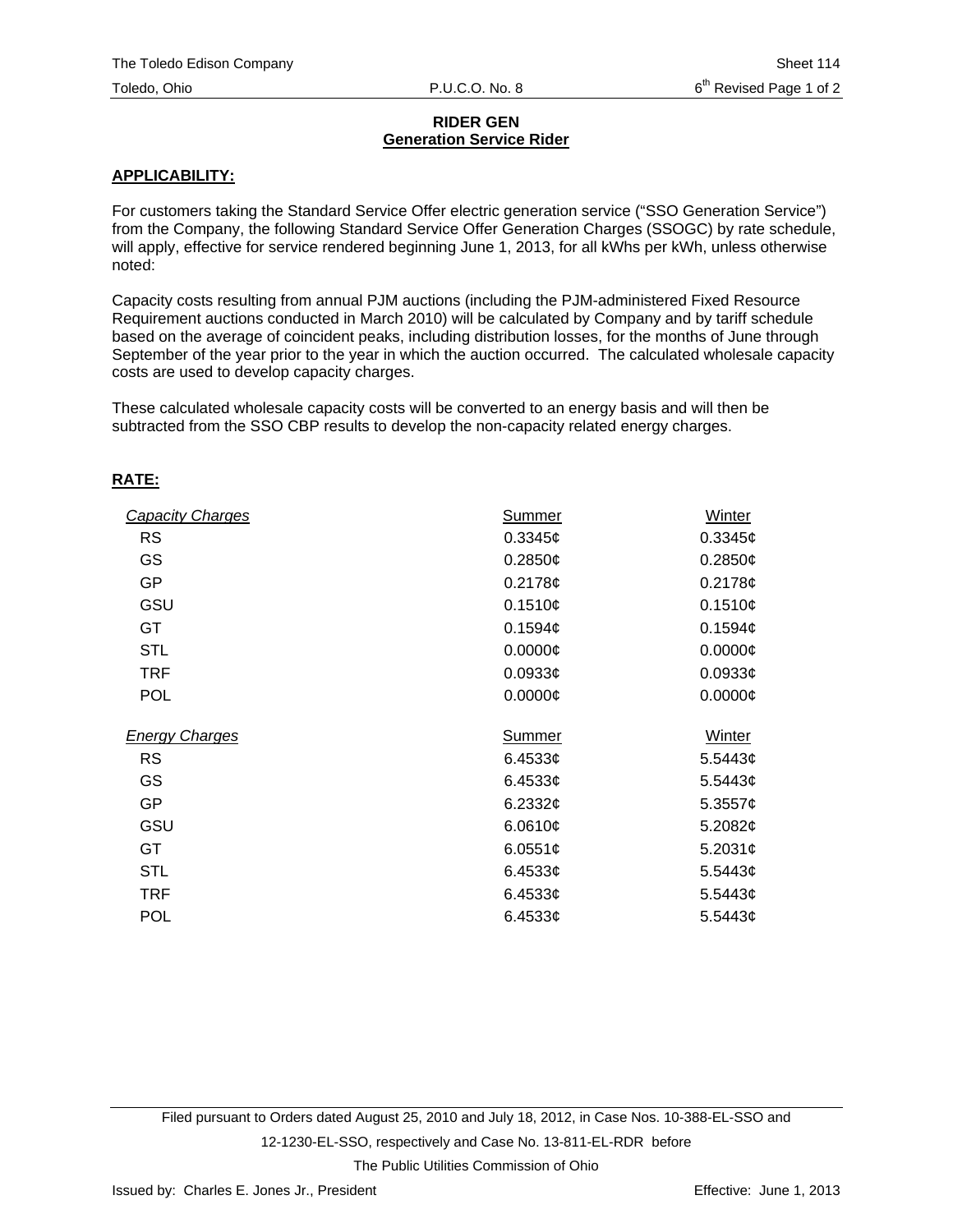#### **RIDER GEN Generation Service Rider**

### **TIME-OF-DAY OPTION:**

For customers with the appropriate qualifying time-of-day metering and who elect to be served under the Time-Of-Day Option, the charge by rate schedule will be as shown below, for all kWhs, per kWh:

| <b>Capacity Charges</b> |          | Summer        |          |                 | Winter        |          |  |
|-------------------------|----------|---------------|----------|-----------------|---------------|----------|--|
|                         | Midday   | Shoulder      |          | Midday          | Shoulder      |          |  |
|                         | Peak     | Peak          | Off-Peak | Peak            | Peak          | Off-Peak |  |
|                         |          |               |          |                 |               |          |  |
| GS                      | 0.2850c  | 0.2850c       | 0.2850c  | 0.2850c         | 0.2850c       | 0.2850¢  |  |
| GP                      | 0.2178c  | 0.2178c       | 0.2178c  | 0.2178c         | 0.2178c       | 0.2178c  |  |
| GSU                     | 0.1510c  | 0.1510c       | 0.1510c  | 0.1510c         | 0.1510c       | 0.1510c  |  |
| GT                      | 0.1594c  | 0.1594c       | 0.1594c  | 0.1594c         | 0.1594c       | 0.1594c  |  |
|                         |          |               |          |                 |               |          |  |
|                         |          |               |          |                 |               |          |  |
| <b>Energy Charges</b>   |          | Summer        |          |                 | Winter        |          |  |
|                         | Midday   | Shoulder      |          | Midday          | Shoulder      |          |  |
|                         | Peak     | Peak          | Off-Peak | Peak            | Peak          | Off-Peak |  |
| GS                      | 11.3590¢ | 7.2483¢       | 4.3237c  | 6.5162 $\sigma$ | 7.4498¢       | 4.1987¢  |  |
| GP                      | 10.9716¢ | 7.0011c       | 4.1762¢  | 6.2945c         | 7.1964¢       | 4.0558¢  |  |
| GSU                     | 10.6685¢ | 6.8077 $\phi$ | 4.0608c  | 6.1211¢         | 6.9982 $\phi$ | 3.9441¢  |  |

Midday-peak time shall be noon to 6 p.m. EST, Monday through Friday, excluding holidays.

Shoulder-peak time shall be 6 a.m. to noon and 6 p.m. to 10 p.m. EST, Monday through Friday, excluding holidays.

Holidays are defined as New Year's Day, Memorial Day, Independence Day, Labor Day, Thanksgiving Day, and Christmas Day. Off-Peak shall be all other hours.

A customer may terminate its participation in this time-of-day option at any time effective with the next scheduled meter reading. A qualifying customer may return to the time-of-day option at any time after a hiatus from the time-of-day option of at least one (1) year.

## **METERING:**

The customer must arrange for time-of-day metering consistent with the Company's Miscellaneous Charges, Tariff Sheet 75.

The Public Utilities Commission of Ohio